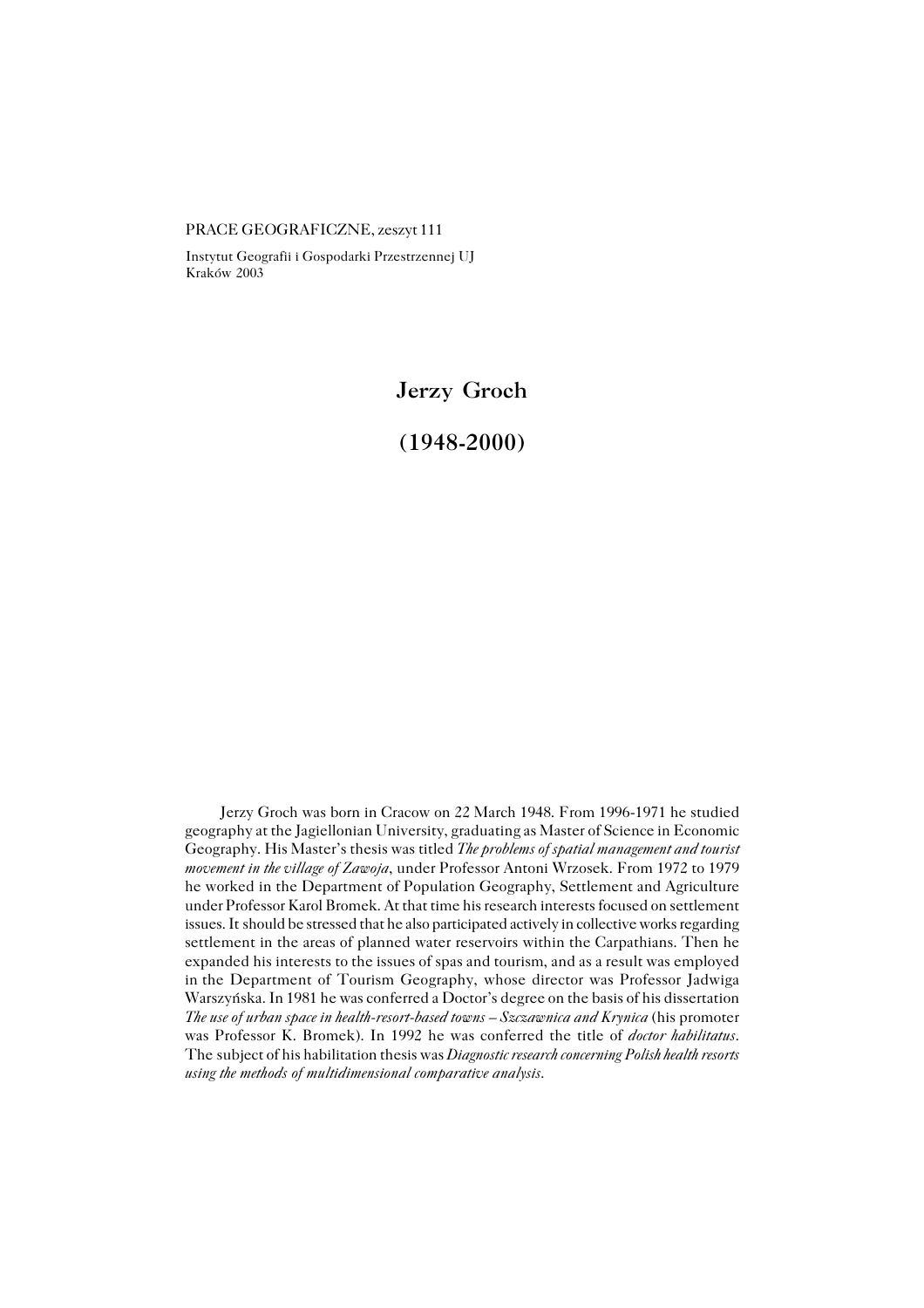Jerzy Groch was for many years the Scientific Secretary at the Institute of Geography of the Jagiellonian University; in 1993−1996 he was the Vice−Director of the Institute.

He was a member of numerous scientific societies and organisations, including the Committee of Geographic Sciences of the Polish Academy of Sciences, the Polish Committee for Physical Planning of the Polish Academy of Sciences and the Polish Geographic Society.

Jerzy Groch passed away on 26 June 2000. The Institute has list a talented, highly regarded specialist in the geography of tourism and health resorts.

## **Research and didactic activity**

In the early years of his research activity, Jerzy Groch focused on the issues of rural settlements, especially recreational architecture. Later, the main subjects of his research gradually evolved towards the issues in the borderline between tourism and settlement, regarding the spatial structures of land use in tourism and spa functions. The result of the extended and in-depth research area, and of the introduction of new methodological concepts led to diagnostic studies concerning the appropriate use of space in localities of spa functions (i.e. Szczawnica and Krynica – doctoral thesis). The continuation of his research work, especially the perfection of methodology, and, finally the use ofmultidimensional analysis allowed him to define and then to assess the functional and spatial structure of Polish spas (habilitation thesis).

The subjects of his research, whether they be monographic works and devoted toone area, included matters related to tourism in various parts of the Carpathians. Noteworthy is his contribution as a co−author an extensive monographic study prepared by a multi−disciplinary team of researchers from the Jagiellonian University *Karpaty Polskie. Przyroda, człowiek i jego działalność* (ed. UJ 1995)

The period of transition in the 1990s significantly influenced the extension of his research subjects connected with the functioning of tourist and spa localities. Asignificant role is played by the analysis of the processes of organisational and spatial transformations and property ownership.

In discussing Jerzy Groch's research output one cannot neglect his significant involvement in regional studies in the context of tourism. His significant contribution tothe highly regarded academic manual *Geografia Turystyczna Świata*, published bythePWN Scientific Publishers (5 editions) is especially noteworthy. In the field ofregional/general geography, he was a co−editor of several volumes of the *Przeglądowy Atlas Świata* (published by Fogra).

He maintained extensive international contacts with research centres with his scientific specialty. He participated in numerous conferences, and was a co−organiser of international meetings of researchers in Poland. In 1991 he participated in the International Congress organised by the European Community in Châtel−Guyon−Vichy, devoted to the development of health resorts in the united Europe. He has had research scholarships in the Universities in Freiburg, Osanbrück. Bochum, Clermont−Ferrand, Brno, as well as a British Council scholarship in London (Department of Geography University College, London) and the DAAD scholarship in Munich (Institut für Wirtschaftsgeographie der